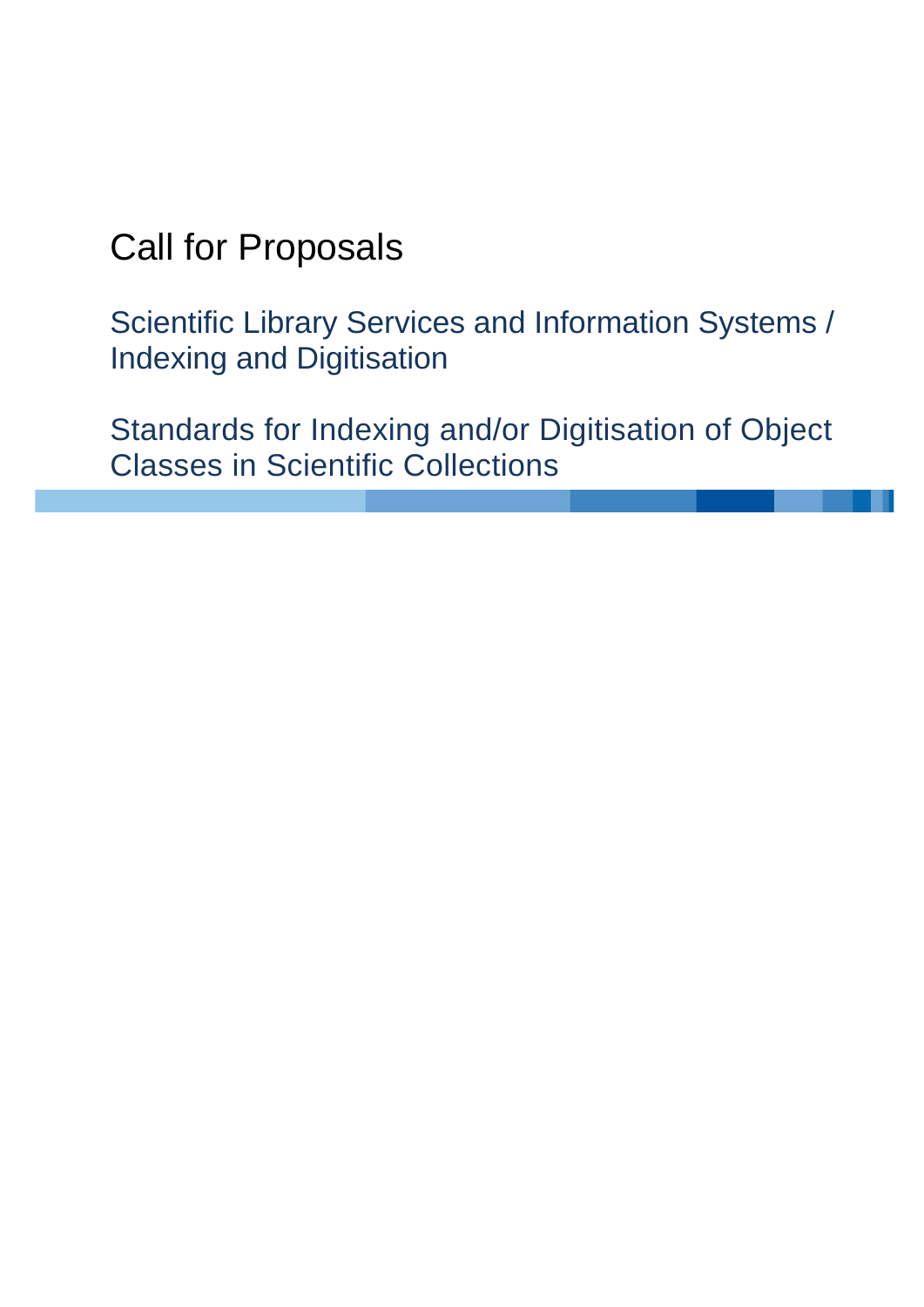## **I. Programme Information**

#### **1. Background and Objective**

#### 1.1 Background

Collections of objects archived by scientific service and information institutions are used by researchers for their investigations, for comparison purposes, and as evidence to substantiate research findings. The indexing and/or digitisation of collections of research-relevant objects and the long-term nationwide and international availability of the generated digital data are of primary importance to research.

In a first call for proposals in 2010, the DFG invited proposals for the indexing and digitisation of collections of scientific objects. This call resulted in the funding of 38 projects representing a variety of disciplines and object classes (see [Information for](http://www.dfg.de/en/research_funding/announcements_proposals/info_wissenschaft_12_19/index.html)  [Researchers, no. 19/2012\)](http://www.dfg.de/en/research_funding/announcements_proposals/info_wissenschaft_12_19/index.html). During the review of the submitted proposals it became clear that for many object classes there are as yet no adequate standards for indexing and/or digitisation. However, suitable standards must be in place in order to ensure the long-term and nationwide digital representation of scientific collections. Only an established set of standards will allow interdisciplinary research and full scientific reusability of the digital data.

Following this first call for proposals and with due regard to the recommendations of the German Council of Science and Humanities on "Scientific Collections as Research Infrastructures" (January 2011) and "The Development of Scientific Information Infrastructures in Germany until 2020" (available in German only under the title "Weiterentwicklung der wissenschaftlichen Informationsinfrastrukturen in Deutschland bis 2020" from July 2012), the DFG is now, in the present call for proposals, offering funding to create and develop standards for indexing and/or digitising object classes in scientific collections. The projects funded as part of this call will lay the foundations for more extensive indexing and digitisation.

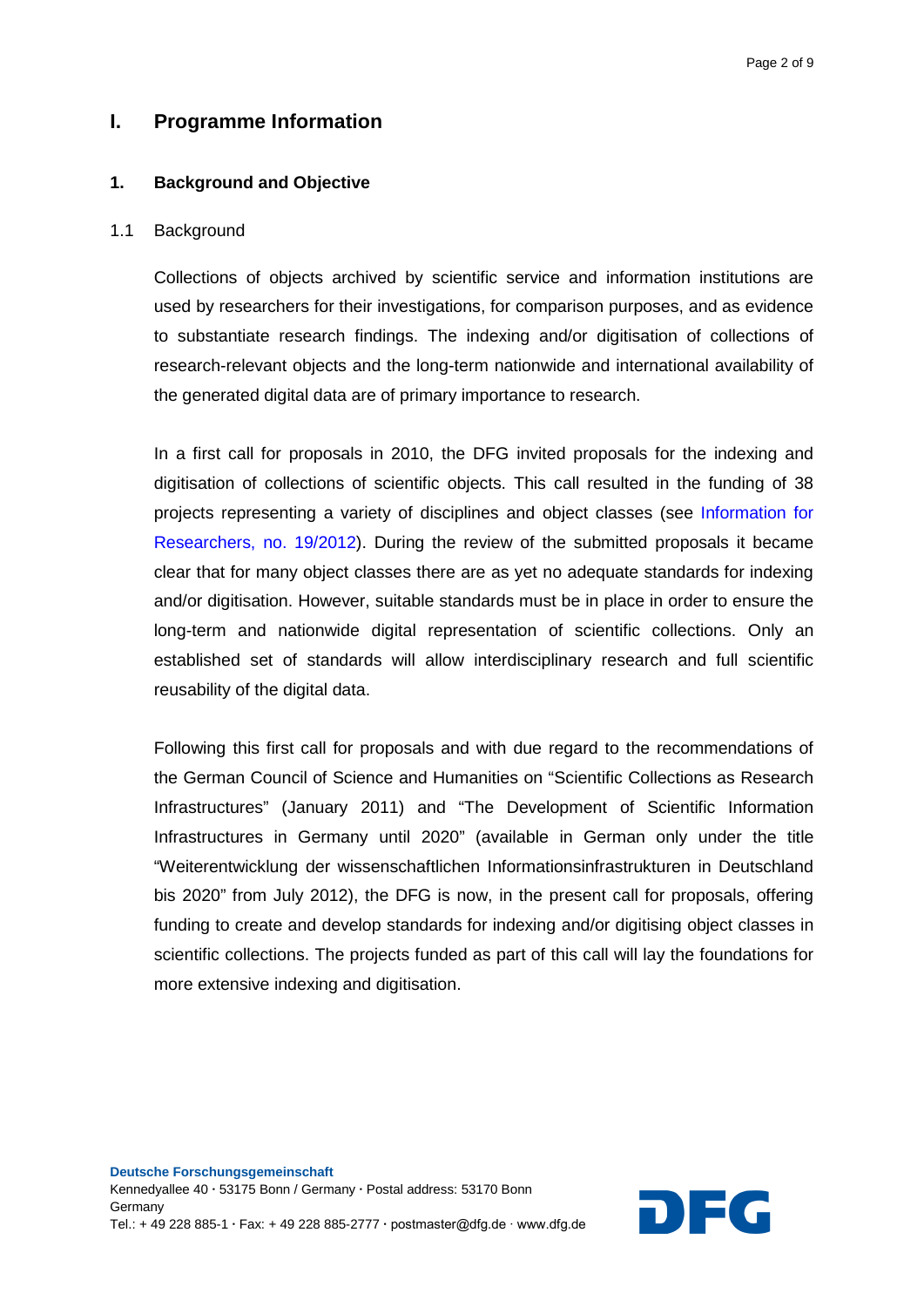For the purposes of this call, an object class refers to a large collection of publicdomain material which is curated and archived in natural sciences, technical or humanities collections (for example models, fossils, rock samples, preparations, herbaria, images or audio files). $<sup>1</sup>$  $<sup>1</sup>$  $<sup>1</sup>$ </sup>

#### 1.2 Objective

**.** 

The call for proposals is aimed at researchers and scientific service and information institutions (such as research museums, university collections and archives) in Germany which look after scientific collections of objects and want to participate, preferably in close cooperation with other institutions and the research community, in the creation and development of indexing and digitisation standards for a specific object class. The object classes should be as broad as possible in order to ensure the comprehensive reusability of the standards. The aim of the funding is to develop suitable solutions for the nationwide digital referencing and presentation of researchrelevant object classes in scientific collections with regard to established standards for text-based objects such as authority files and the DFG Viewer. Comprehensive reusability of the digital data should be achieved. International developments which may offer scope for subsequent use must be taken into account in project proposals. Ideally, proposals should also address issues relating to the interdisciplinary contextualisation of the object class. Proposals should also refer to the necessary contextualisation of collections using the so-called *Collection Level Description*. Regardless of whether a proposal is concerned with indexing or digitisation standards, it must make reference to the interoperability of the data and its subsequent reusability in nationwide reference and presentation systems.

Funding is intended to promote both the further development of existing but inadequate standards and the creation of new standards for object classes for which no standards currently exist. In this way the funded projects will lay the foundations for future, more comprehensive indexing and digitisation.

The projects must focus on the creation, development and establishment of standards for indexing and/or digitising specific object classes. Indexing and/or digitisation



<span id="page-2-0"></span> $1$  This call for proposals explicitly does not include collections of manuscripts or printed texts, for which a separate funding programme exists (see DFG form 12.15).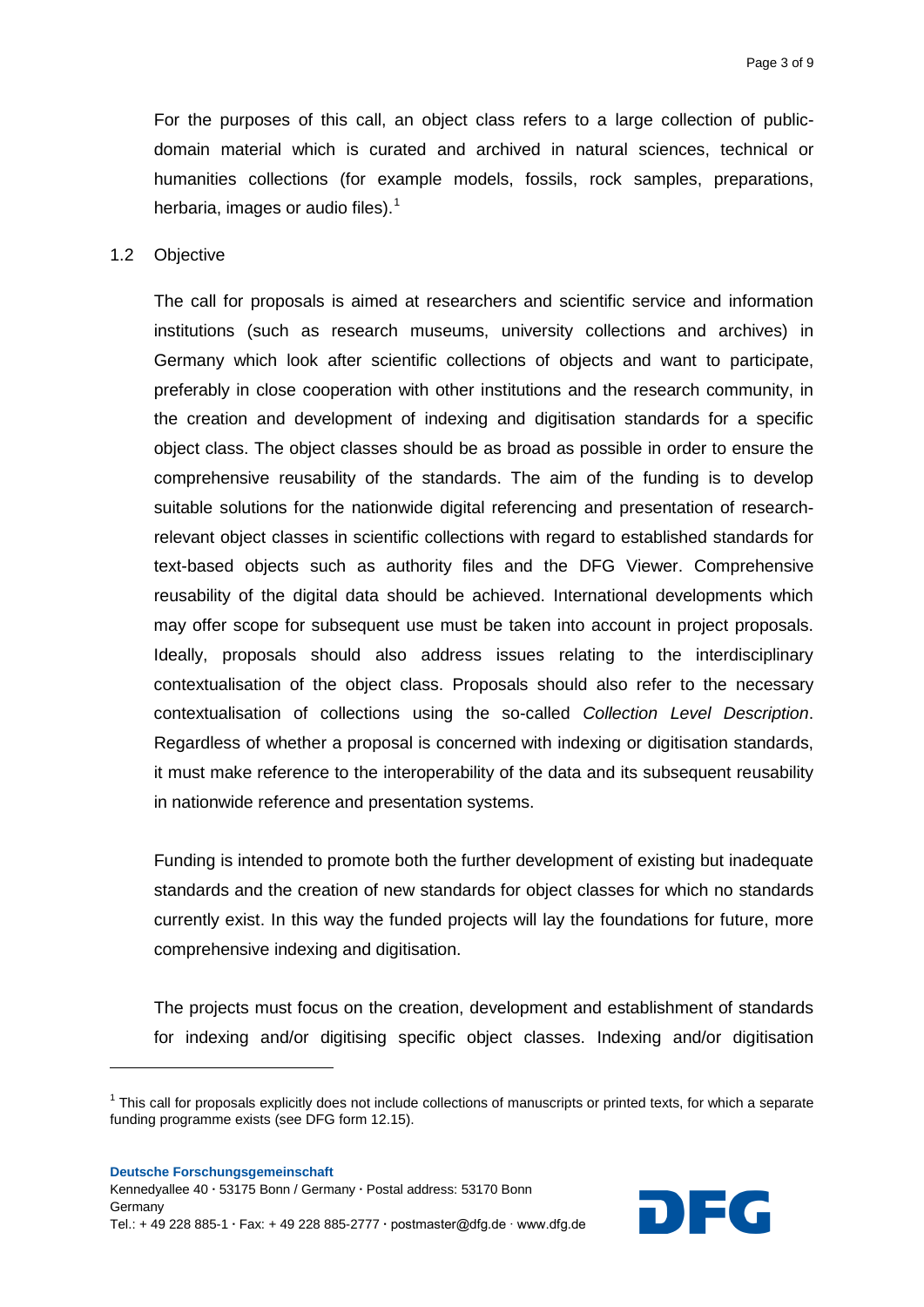measures for selected part-collections which serve as examples may form part of the proposal if such measures are necessary to the creation of standards.

In this call for proposals, funding is available for the following project objectives:

- (Further) development of indexing standards
- (Further) development of digitisation standards

#### Indexing

Projects intended to create standards for digital formal indexing are eligible for funding. The aim should be to achieve consensus on uniform criteria with regard to the allocation of metadata within an object class. The data formats used for formal cataloguing must permit data exchange through various systems. If feasible and expedient for the object class in question, the use of existing and established data and data exchange formats (e.g. CIDOC CRM or LIDO) is recommended. Potential target systems for nationwide referencing of indexing data for the object class in question must be specified in the proposal and their requirements for data harvesting must be taken into account.<sup>[2](#page-3-0)</sup> Standardisation measures for detailed scholarly indexing are not eligible for funding within the scope of this call.

### **Digitisation**

While indexing data can usefully be made available without digitisation measures, research-oriented digitisation measures always make use of indexing data. Proposals for the (further) development of digitisation standards are therefore expected to incorporate existing or proposed indexing standards for the relevant object class.

Proposals aimed at developing digitisation standards for an object class should cover at least the following areas:

- Technical parameters of digital reproduction (particularly resolution, colour depth, digital capture process and file formats)
- Metadata (descriptive and structural)
- Presentation standards and formats

The project results will be used to develop the DFG practice guidelines for digitisation.

 $\overline{a}$ 



Kennedyallee 40 **∙** 53175 Bonn / Germany **∙** Postal address: 53170 Bonn

<span id="page-3-0"></span> $2$  This includes for example recognised specialist information systems, national and/or international data repositories, the German Digital Library, Europeana and other reference systems with data harvesting capabilities.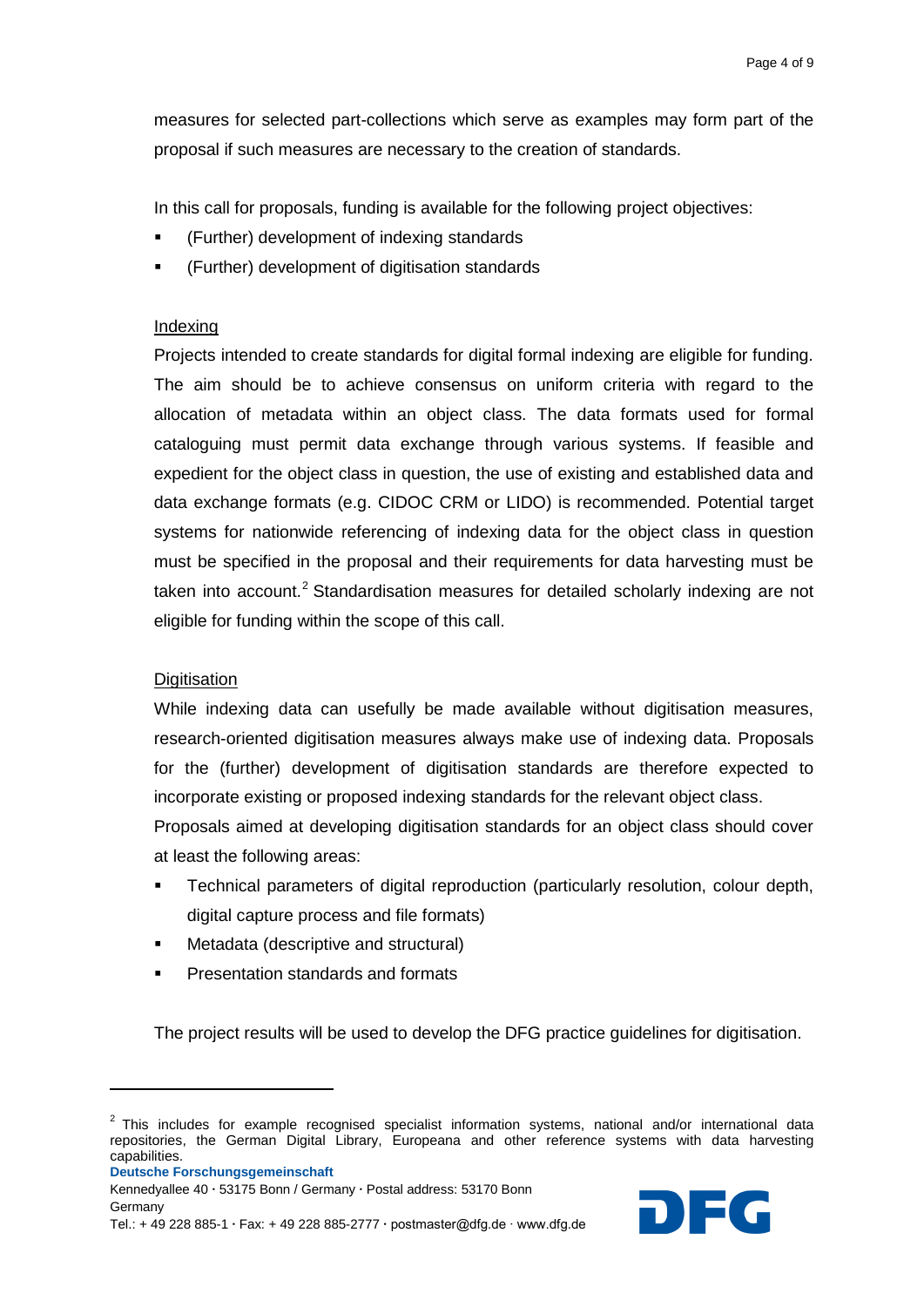#### **2. Proposals**

#### 2.1 Eligibility

Scientific information infrastructure institutions, such as libraries, archives, museums, computing and media centres, are eligible to apply, provided that they are not run for profit. They are represented by the respective directors. Researchers in Germany or at German research institutions abroad who have completed their studies (generally by obtaining a doctorate) are also eligible to apply.

If you work at an institution that is run for profit or if you are not permitted to publish research results in an accessible form immediately, you will generally not be eligible to apply.

Since the funding provided for Scientific Library Services and Information Systems is intended to achieve a nationwide improvement to information infrastructures, and its results serve science as a whole, staff from the institutes and member organisations of the Max Planck Society, the Fraunhofer Society, the Helmholtz Association and the Leibniz Association and members of research institutions associated with these organisations, in receipt of basic funding from public resources, and members of international information infrastructure institutions located in Germany are also eligible to apply.

- 2.2 Proposal and funding requirements
- a) Project requirements
	- The proposal must describe in detail the scientific relevance of the particular object class.
	- The proposal must explain in detail what standards already exist for the object class and how national or international developments can be reused. Projects funded under the first DFG call for the indexing and digitisation of object-based scientific collections should also be taken into account.
	- If the proposal includes sample indexing or digitisation of a set of material, it should be accompanied by documentary evidence of the public institutional continuity and availability of the material in its present form and its free and permanent accessibility and usability for research purposes. Any necessary legal declarations must be obtained before submitting a proposal.

**Deutsche Forschungsgemeinschaft**

Kennedyallee 40 **∙** 53175 Bonn / Germany **∙** Postal address: 53170 Bonn Germany **Tel.: + 49 228 885-1 ⋅ Fax: + 49 228 885-2777 ⋅ postmaster@dfg.de ⋅ www.dfg.de** 

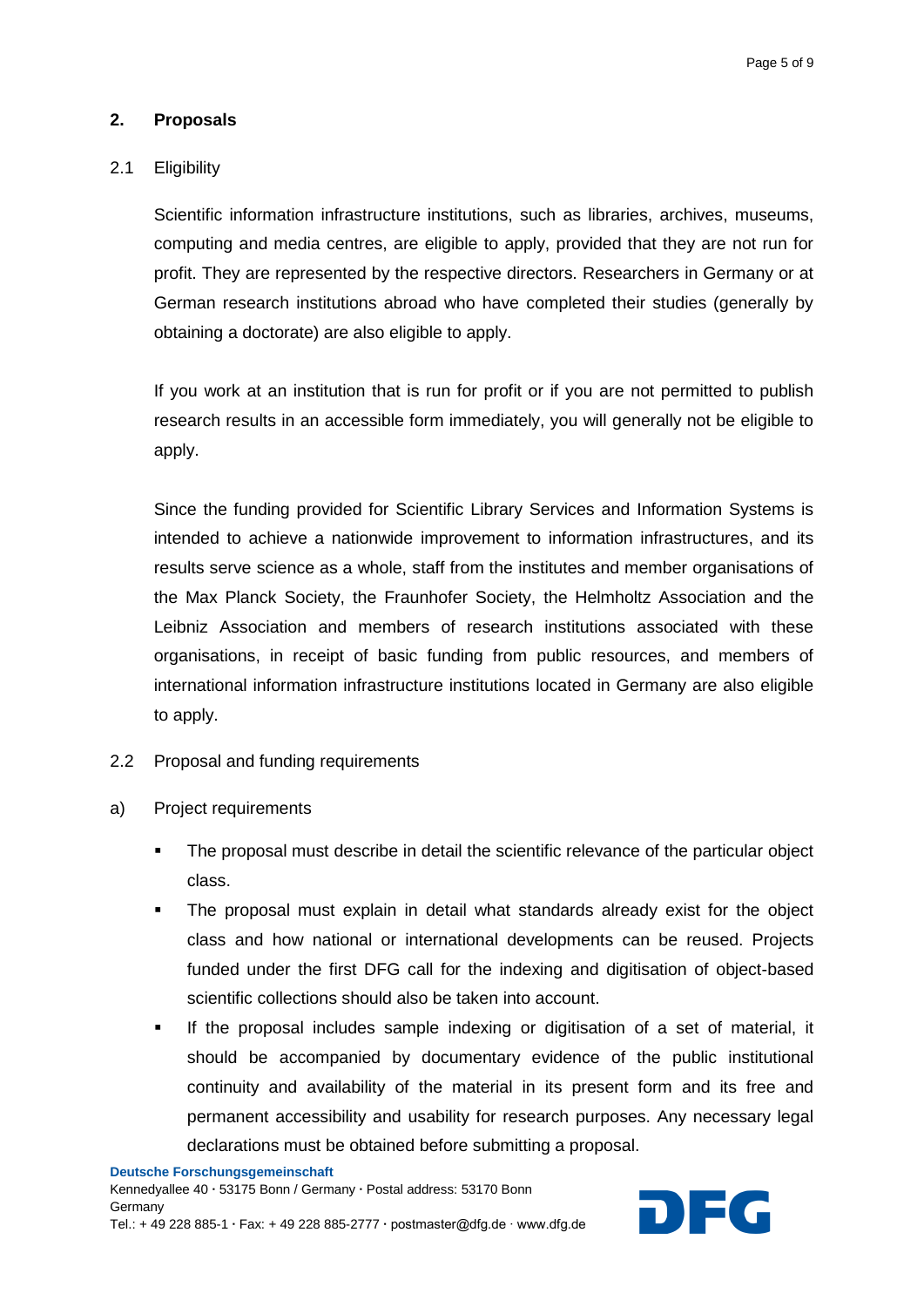- It is a condition of funding that the applicant must cooperate with other institutions with responsibility for collections and the research communities who make use of the object class. The proposal must explain in detail how this cooperation will be implemented. In this context, joint proposals and applications for funding to hold workshops or specialist meetings are expressly welcomed.
- Proposed projects may not replace the defined responsibilities and funding arrangements of the applicant institution. Projects must therefore extend beyond the regular basic responsibilities of an institution and be clearly distinct in terms of content and the total calculated time required. Projects which primarily serve the purposes of cultural promotion, promoting cultural assets or similar goals and commercially oriented projects are not eligible for funding.
- b) Requirements for project results
	- The results of the project must be freely and permanently available for research (both *open access* and *open source*). Funding is not offered for the development of proprietary formats and systems.
	- The aim of funding is to enable the broad reusability of the standards developed. The anticipated reuse of the project results should therefore be outlined in detail in the proposal.
	- The results of projects intended to create standards for the digitisation of object classes must be oriented on the DFG digitisation guidelines.
- 2.3 Format and deadline
- a) Format of the proposal

The proposal process is based on the instructions for proposals for research grants within the Scientific Library Services and Information Systems programmes (guidelines and instructions 12.01):

#### [www.dfg.de/formulare/12\\_01/12\\_01.pdf](http://www.dfg.de/formulare/12_01/12_01.pdf)

Please use the structure provided there (p. 17 et seq., 'Structure of proposal'). Please note that this form is only available in German.

Proposals submitted in response to this call may be in German or English. Regardless of the language chosen, the title and summaries should be provided in both German and English.

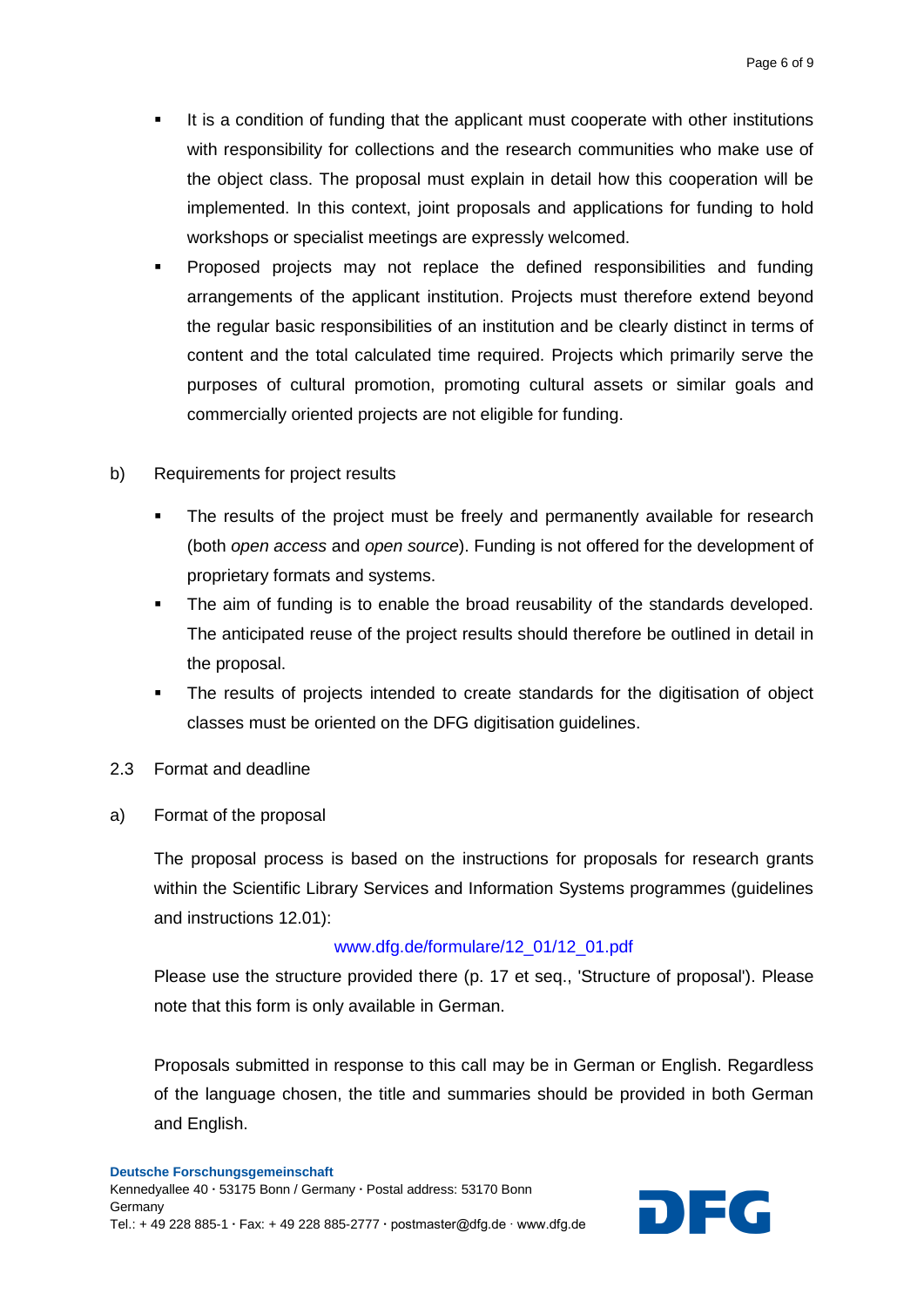b) Additional information and data sheets

No additional documents or data sheets should be attached to the proposal.

c) Deadline

Proposals, including all the required attachments, should be submitted in duplicate and in digital format on CD-ROM to the Scientific Library Services and Information Systems Division at the DFG's Head Office and postmarked **no later than 15 May 2013**.

If you intend to submit a proposal, please send an informal and non-binding notification of your intention by 15 March 2013 to the following e-mail address: [franziska.regner@dfg.de.](mailto:franziska.regner@dfg.de)

This notification of intention is for organisational planning purposes only and does not form part of the review process. It should contain the following information:

- **Tentative title of the planned project**
- Persons and institutions presenting the proposal
- A brief description (no more than one page) of the aim of the planned project

## **3. Duration**

The maximum funding period is three years.

# **II. Funding**

Within this call, you may apply for funding for staff, direct project costs and travel costs and, in justified exceptional cases, instrumentation.

For more information on the types of funding available, please refer to form 12.01 (guidelines and instructions for research grants within the Scientific Library Services and Information Systems programmes, p. 4 et seq., available in German only):

[www.dfg.de/formulare/12\\_01/12\\_01.pdf](http://www.dfg.de/formulare/12_01/12_01.pdf)

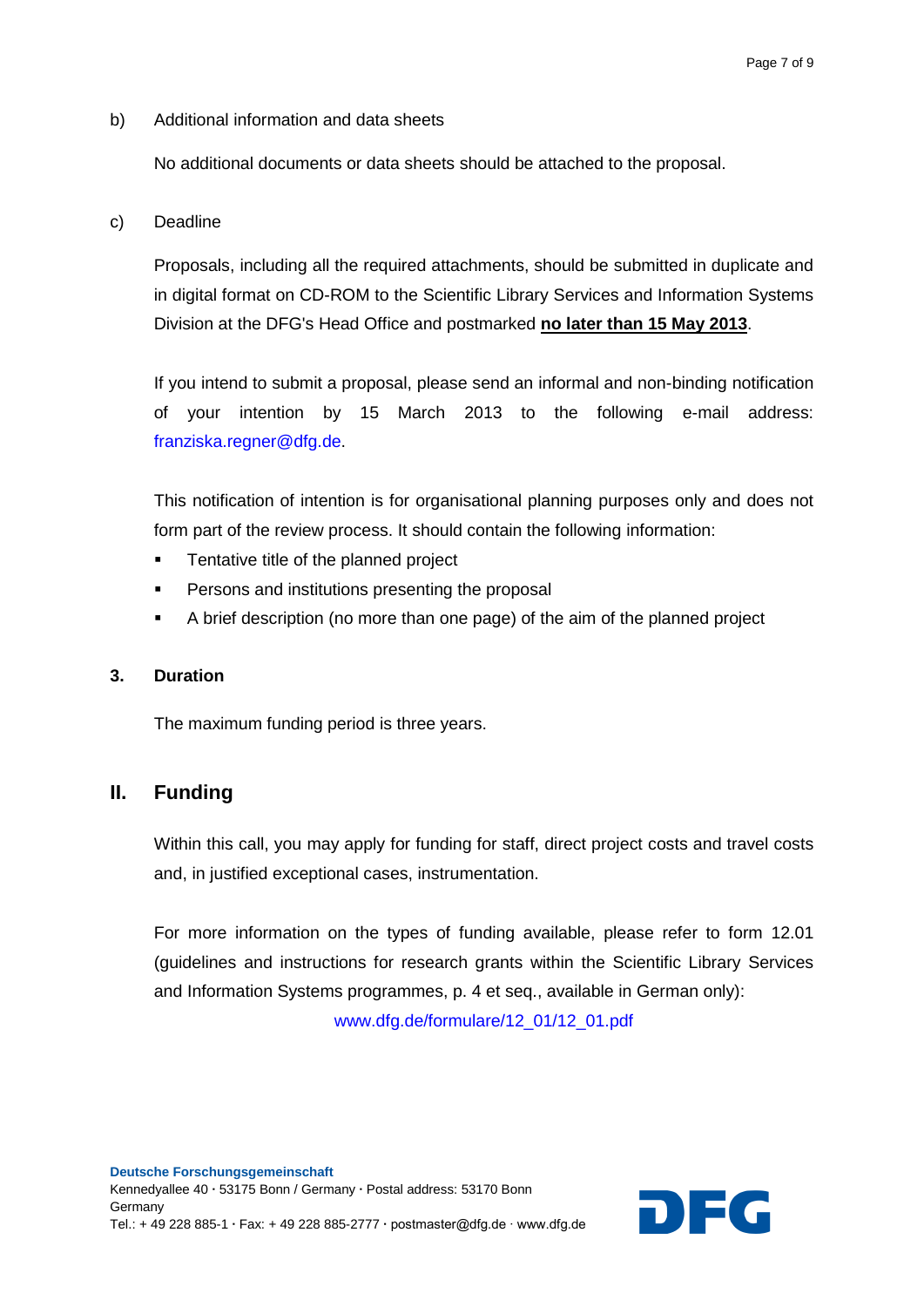## **III. Obligations**

In submitting a funding proposal within the Scientific Library Services and Information Systems programme, you agree to:

#### 1. adhere to **the rules of good scientific practice**. [3](#page-7-0)

The general principles of good scientific practice include, among others: maintaining professional standards, documenting results, rigorously questioning all findings, and attributing honestly any contributions by partners, competitors and predecessors.

Scientific misconduct is defined as the intentional and grossly negligent statement of falsehoods in a scientific context, the violation of intellectual property rights or impeding another person's research work. The circumstances of each case will be considered on an individual basis. In cases where scientific misconduct has been established, the DFG may impose one or more of the following sanctions, depending on the nature and severity of the scientific misconduct:

- issuing a written reprimand to those involved;
- exclusion from the right to apply for DFG funds for a period of one to eight years, depending on the severity of the scientific misconduct;
- revoking funding decisions (complete or partial cancellation of the grant, recalling granted funds, demanding repayment of funds spent);
- demanding that those concerned either retract the discredited publications or correct the falsified data (in particular by publishing an erratum), or appropriately indicate the DFG's retraction of funding in the discredited publications;
- exclusion from acting as a reviewer or from membership in DFG committees;
- denying voting rights and eligibility in elections for DFG statutory bodies and committees.

By accepting funding, the recipient agrees to:

 $\overline{a}$ 

<span id="page-7-0"></span>**Deutsche Forschungsgemeinschaft** <sup>3</sup> The rules of good scientific practice are presented in detail in the white paper *Proposals for Safeguarding Good Scientific Practice* (published by Wiley-VCH) and in the usage guidelines for research grants (DFG forms 2.01 and 2.02) (cf. http://www.dfg.de/en  $\Rightarrow$  Research Funding / Legal Framework Conditions).